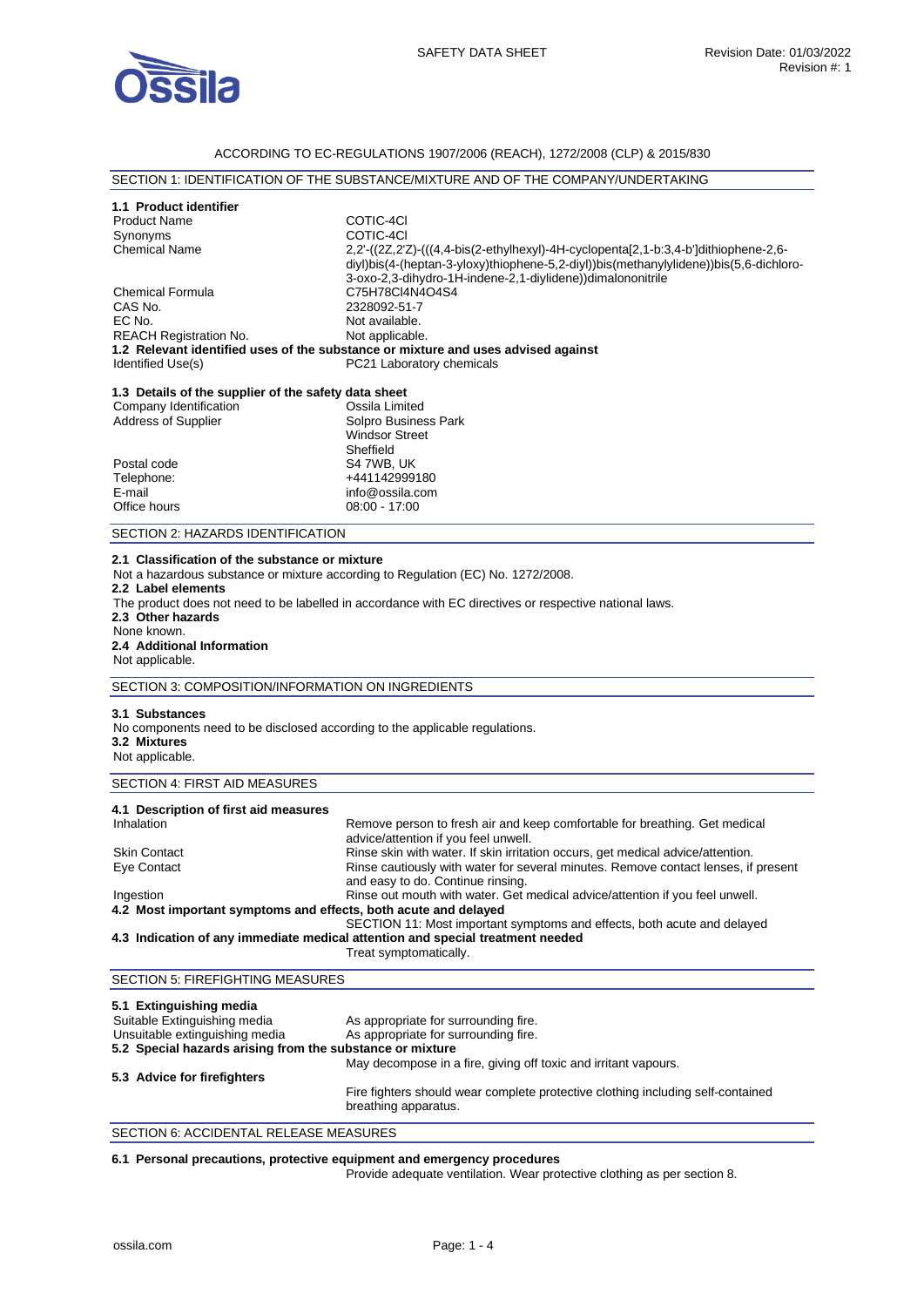

| 6.2 Environmental precautions                                            |                                                                                                                                                                                                              |
|--------------------------------------------------------------------------|--------------------------------------------------------------------------------------------------------------------------------------------------------------------------------------------------------------|
| 6.3 Methods and material for containment and cleaning up                 | Avoid release to the environment.                                                                                                                                                                            |
|                                                                          | Sweep up spilled substance but avoid making dust. Use vacuum equipment for<br>collecting spilt materials, where practicable. Dispose of contents in accordance with<br>local, state or national legislation. |
| 6.4 Reference to other sections                                          | See Also Section 8, 13.                                                                                                                                                                                      |
| SECTION 7: HANDLING AND STORAGE                                          |                                                                                                                                                                                                              |
|                                                                          |                                                                                                                                                                                                              |
| 7.1 Precautions for safe handling                                        | Avoid breathing dust/aerosols. Use only in a well-ventilated area. Wear protective<br>clothing as per section 8.                                                                                             |
| 7.2 Conditions for safe storage, including any incompatibilities         |                                                                                                                                                                                                              |
| Storage temperature                                                      | Store in a well-ventilated place. Keep container tightly closed.<br>Ambient.                                                                                                                                 |
| Storage life                                                             | Stable under normal conditions.                                                                                                                                                                              |
| Incompatible materials<br>7.3 Specific end use(s)                        | None known.                                                                                                                                                                                                  |
|                                                                          | Not known. See Section: 1.2.                                                                                                                                                                                 |
| SECTION 8: EXPOSURE CONTROLS/PERSONAL PROTECTION                         |                                                                                                                                                                                                              |
| 8.1 Control parameters                                                   |                                                                                                                                                                                                              |
| 8.1.1 Occupational Exposure Limits                                       |                                                                                                                                                                                                              |
| 8.2 Exposure controls                                                    | No Occupational Exposure Limit assigned.                                                                                                                                                                     |
| 8.2.1. Appropriate engineering controls                                  | Ensure adequate ventilation. A washing facility/water for eye and skin cleaning<br>purposes should be present.                                                                                               |
| 8.2.2. Personal protection equipment<br>Eye Protection                   | Wear eye protection with side protection (EN166).                                                                                                                                                            |
| Skin protection                                                          | Wear protective clothing and gloves: Impervious gloves (EN 374).                                                                                                                                             |
| Respiratory protection                                                   | Normally no personal respiratory protection is necessary.                                                                                                                                                    |
| Thermal hazards                                                          | None known.                                                                                                                                                                                                  |
| 8.2.3. Environmental Exposure Controls Avoid release to the environment. |                                                                                                                                                                                                              |
| SECTION 9: PHYSICAL AND CHEMICAL PROPERTIES                              |                                                                                                                                                                                                              |

## **9.1 Information on basic physical and chemical properties**

| Appearance                              | Solid: Powder/Crystals.  |
|-----------------------------------------|--------------------------|
|                                         | Colour: Dark Blue/Black. |
| Odour                                   | Not known.               |
| Odour threshold                         | Not known.               |
| рH                                      | Not known.               |
| Melting point/freezing point            | Not known.               |
| Initial boiling point and boiling range | Not known.               |
| Flash Point                             | Not known.               |
| Evaporation rate                        | Not known.               |
| Flammability (solid, gas)               | Not known.               |
| Upper/lower flammability or explosive   | Not known.               |
| limits                                  |                          |
| Vapour pressure                         | Not known.               |
| Vapour density                          | Not known.               |
| Density (g/ml)                          | Not known.               |
| Relative density                        | Not known.               |
|                                         |                          |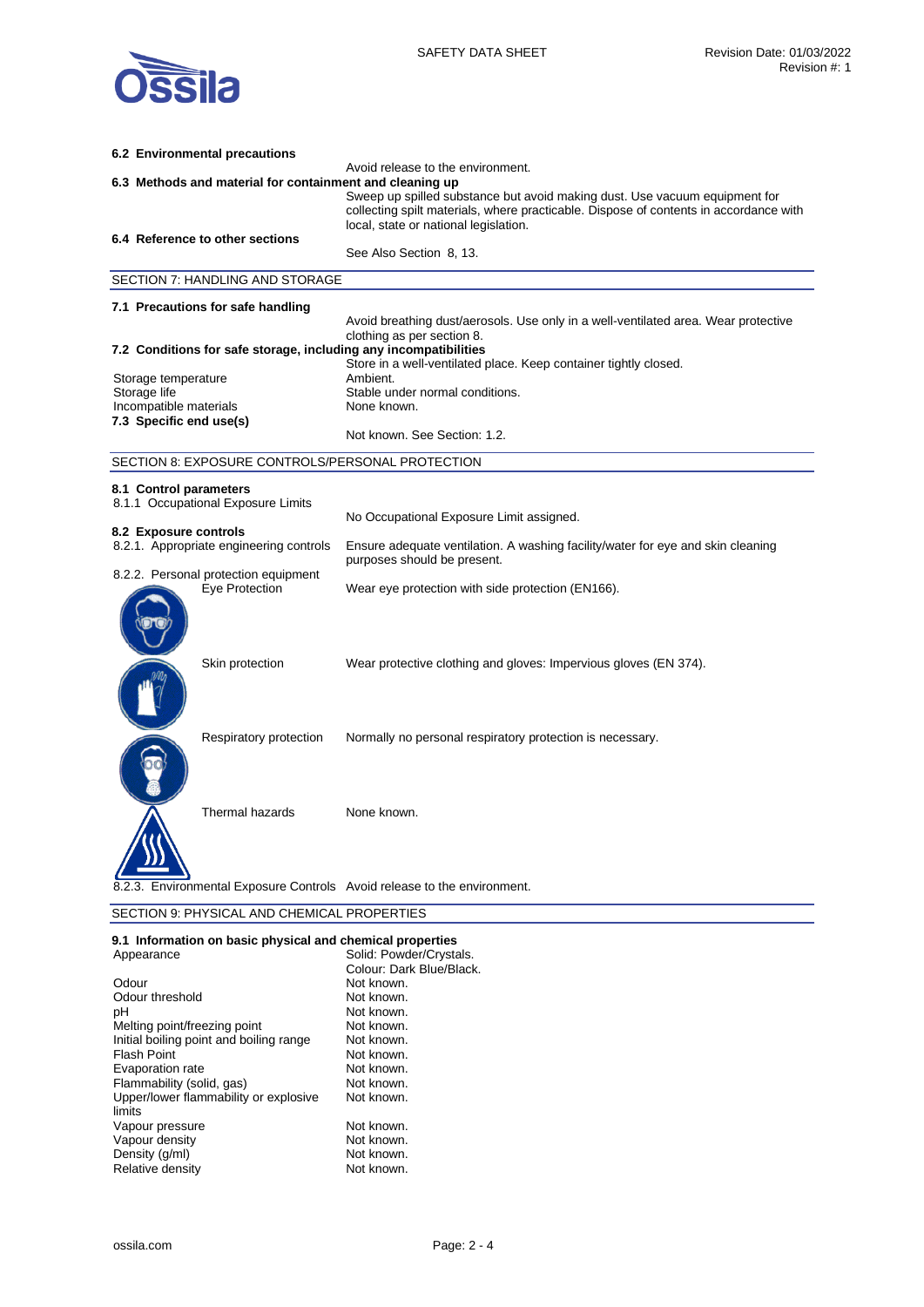

| Solubility(ies)                                              | Solubility (Water): Not known.                                                                                                                                             |
|--------------------------------------------------------------|----------------------------------------------------------------------------------------------------------------------------------------------------------------------------|
| Partition coefficient: n-octanol/water                       | Solubility (Other): Not known.<br>Not known.                                                                                                                               |
| Auto-ignition temperature                                    | Not known.                                                                                                                                                                 |
| Decomposition Temperature (°C)                               | Not known.                                                                                                                                                                 |
| Viscosity                                                    | Not known.                                                                                                                                                                 |
| <b>Explosive properties</b>                                  | Not known.                                                                                                                                                                 |
| Oxidising properties                                         | Not known.                                                                                                                                                                 |
| 9.2 Other information                                        |                                                                                                                                                                            |
|                                                              | None.                                                                                                                                                                      |
| SECTION 10: STABILITY AND REACTIVITY                         |                                                                                                                                                                            |
| 10.1 Reactivity                                              |                                                                                                                                                                            |
|                                                              | None anticipated.                                                                                                                                                          |
| 10.2 Chemical Stability                                      | Stable under normal conditions.                                                                                                                                            |
| 10.3 Possibility of hazardous reactions                      |                                                                                                                                                                            |
|                                                              | Not known.                                                                                                                                                                 |
| 10.4 Conditions to avoid                                     |                                                                                                                                                                            |
|                                                              | Not known.                                                                                                                                                                 |
| 10.5 Incompatible materials                                  | Not known.                                                                                                                                                                 |
| 10.6 Hazardous decomposition products                        |                                                                                                                                                                            |
|                                                              | No hazardous decomposition products known.                                                                                                                                 |
|                                                              |                                                                                                                                                                            |
| SECTION 11: TOXICOLOGICAL INFORMATION                        |                                                                                                                                                                            |
| 11.1 Information on toxicological effects                    |                                                                                                                                                                            |
| Acute toxicity - Ingestion                                   | Not classified.                                                                                                                                                            |
| Acute toxicity - Skin Contact<br>Acute toxicity - Inhalation | Not classified.<br>Not classified.                                                                                                                                         |
| Skin corrosion/irritation                                    | Not classified.                                                                                                                                                            |
| Serious eye damage/irritation                                | Not classified.                                                                                                                                                            |
| Skin sensitization data                                      | Not classified.                                                                                                                                                            |
| Respiratory sensitization data                               | Not classified.                                                                                                                                                            |
| Germ cell mutagenicity                                       | Not classified.                                                                                                                                                            |
| Carcinogenicity                                              | Not classified.                                                                                                                                                            |
| Reproductive toxicity                                        | Not classified.                                                                                                                                                            |
| Lactation<br>STOT - single exposure                          | Not classified.<br>Not classified.                                                                                                                                         |
| STOT - repeated exposure                                     | Not classified.                                                                                                                                                            |
| Aspiration hazard                                            | Not classified.                                                                                                                                                            |
| 11.2 Other information                                       |                                                                                                                                                                            |
|                                                              | Not known.                                                                                                                                                                 |
| SECTION 12: ECOLOGICAL INFORMATION                           |                                                                                                                                                                            |
|                                                              |                                                                                                                                                                            |
| 12.1 Toxicity<br>Toxicity - Aquatic invertebrates            | Not known.                                                                                                                                                                 |
| Toxicity - Fish                                              | Not known.                                                                                                                                                                 |
| Toxicity - Algae                                             | Not known.                                                                                                                                                                 |
| Toxicity - Sediment Compartment                              | Not classified.                                                                                                                                                            |
| <b>Toxicity - Terrestrial Compartment</b>                    | Not classified.                                                                                                                                                            |
| 12.2 Persistence and Degradation                             |                                                                                                                                                                            |
| 12.3 Bioaccumulative potential                               | Not known.                                                                                                                                                                 |
|                                                              | Not known.                                                                                                                                                                 |
| 12.4 Mobility in soil                                        |                                                                                                                                                                            |
|                                                              | Not known.                                                                                                                                                                 |
| 12.5 Results of PBT and vPvB assessment                      |                                                                                                                                                                            |
| 12.6 Other adverse effects                                   | Not known.                                                                                                                                                                 |
|                                                              | Not known.                                                                                                                                                                 |
| SECTION 13: DISPOSAL CONSIDERATIONS                          |                                                                                                                                                                            |
|                                                              |                                                                                                                                                                            |
| 13.1 Waste treatment methods                                 |                                                                                                                                                                            |
|                                                              | Dispose of contents in accordance with local, state or national legislation. Recycle<br>only completely emptied packaging. Normal disposal is via incineration operated by |
|                                                              | an accredited disposal contractor. Send to a licensed recycler, reclaimer or                                                                                               |
|                                                              | incinerator.                                                                                                                                                               |

**13.2 Additional Information** 

Disposal should be in accordance with local, state or national legislation.